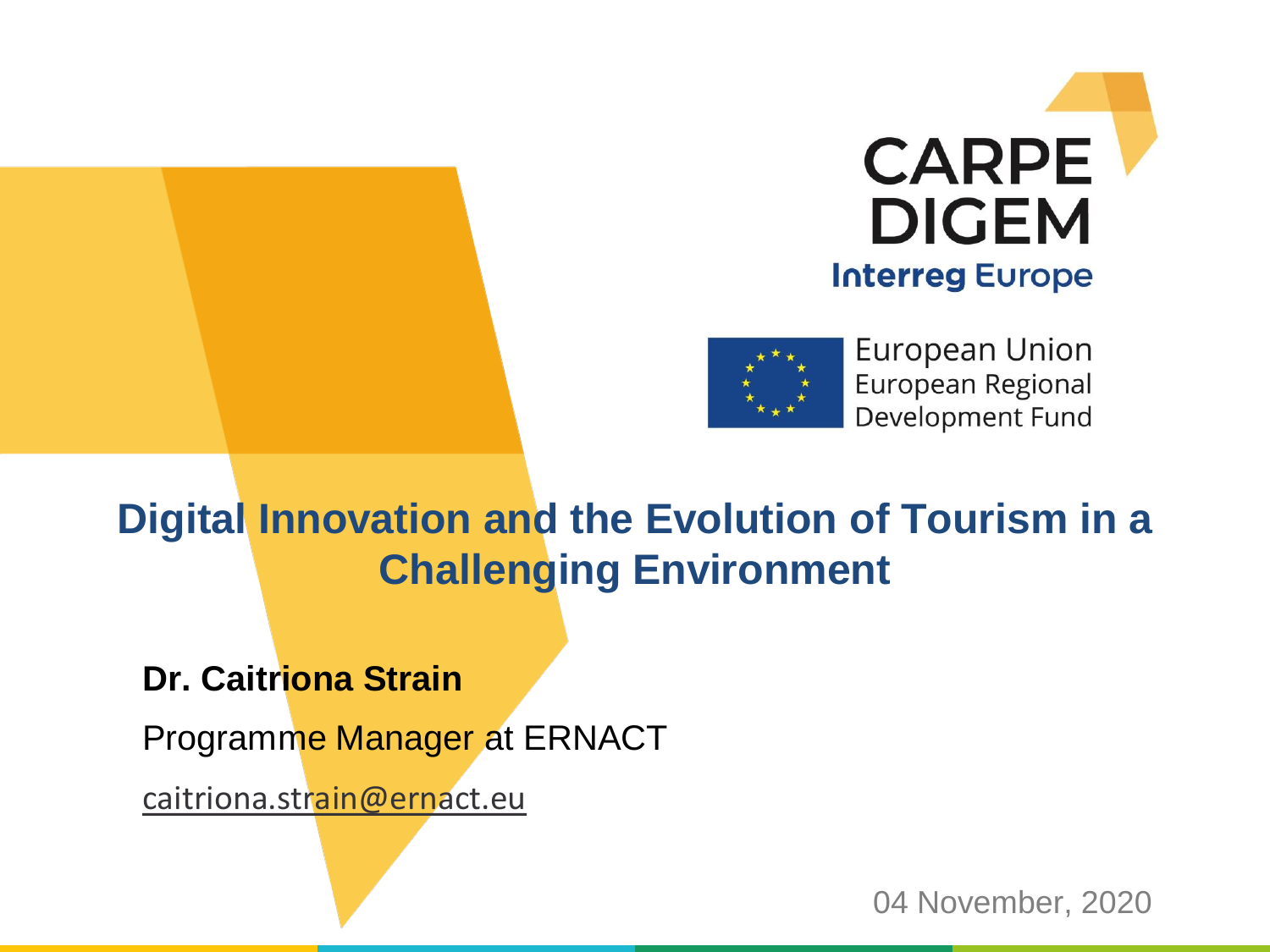# County Donegal Profile



- County Donegal is the most northern county in Ireland.
- Population 158,755 *(Census 2016)*
- 4<sup>th</sup> largest county in the Republic of Ireland and the largest county in the province of Ulster.
- Coastline 1,134km long (*Wild Atlantic Way*)
- Donegal has a border of 140km with Northern Ireland and 9 km with the Republic of Ireland *(with Co. Leitrim)*
- 6,408km of road network (152km NP)

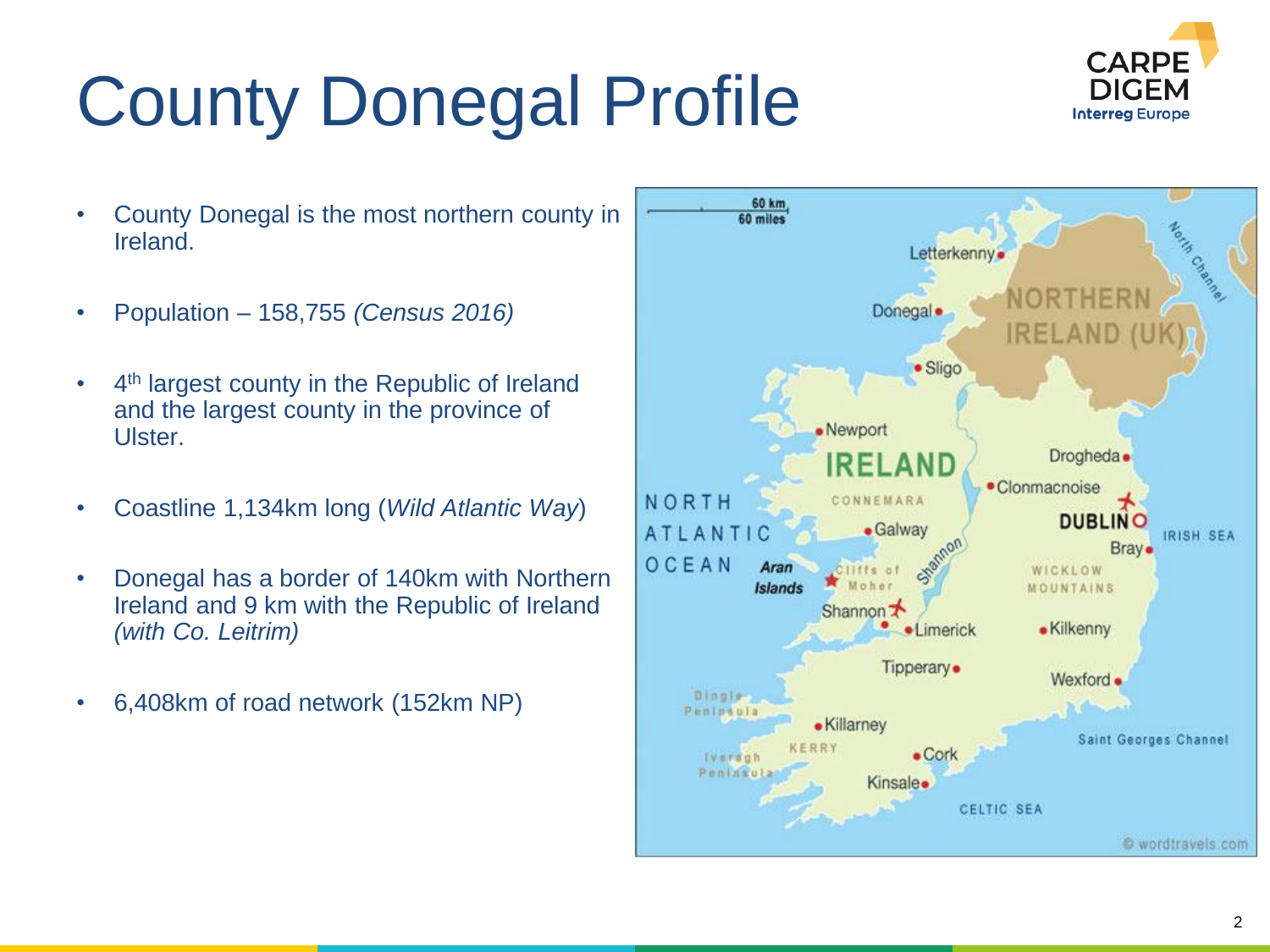

## Coastal management service

The objectives of this service are to:

- 1) engage public participation as citizen scientists in the field of marine coastal erosion mapping through crowd-sourcing imagery.
- 2) control and manage coastal erosion to help with coast-line development.
- The captured images will be used to monitor coastal zone fluctuations and changes over time and form a valuable baseline resource for climate adaptation and mitigation measures.
- This service is being tested in County Donegal (Ireland).
- The primary stakeholders are the general public, coastal residents, and visitors/tourists accessing beach areas.
- Coastal managers and ambassadors are secondary stakeholder groups.

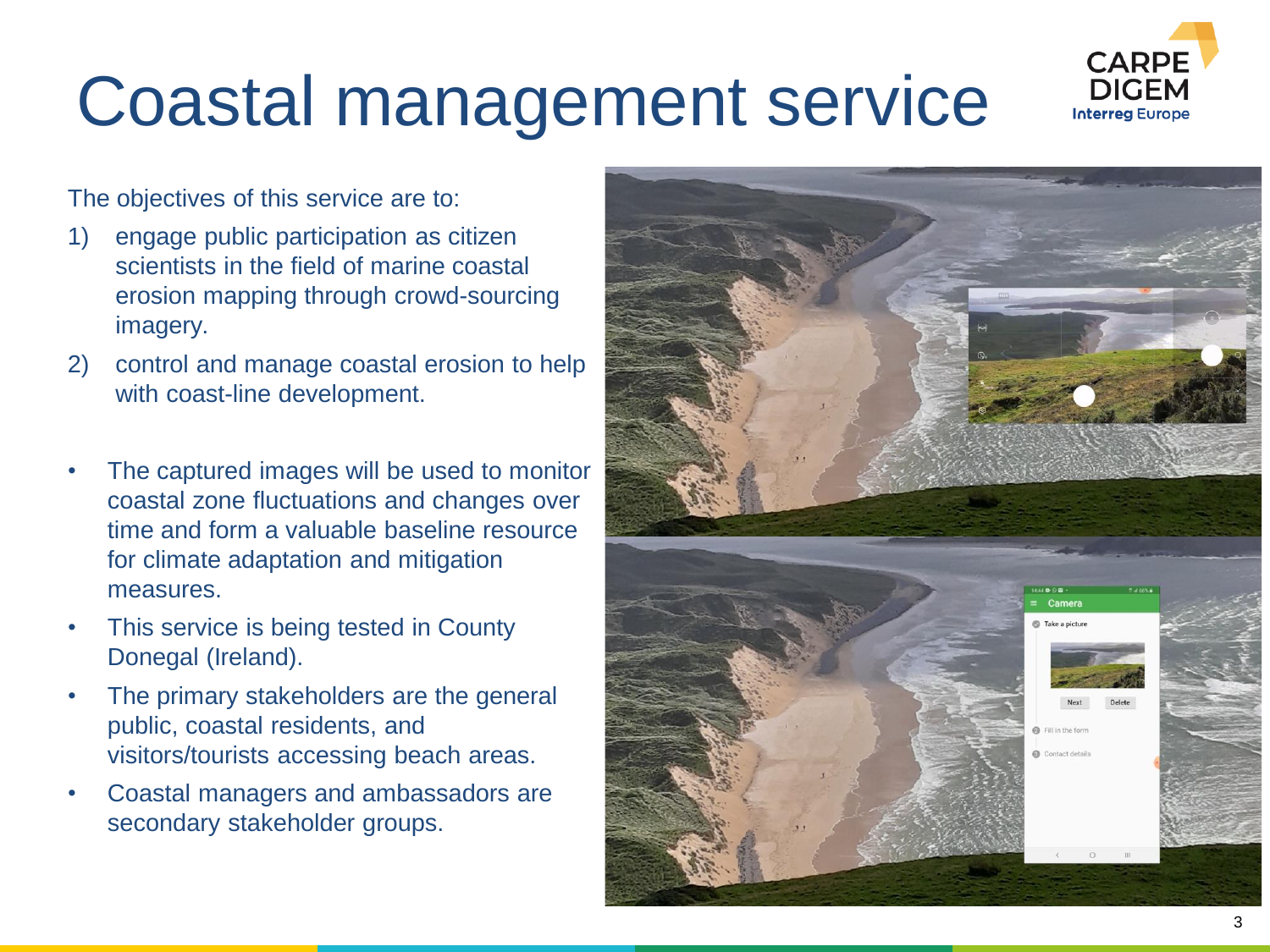#### 4

### Cultural & heritage GIS crowdsourced tool

#### The objectives of this service are to:

- 1) crowdsource and preserve knowledge '*only known locally*' by working with local communities in County Donegal and employing Geographic Information Systems (GIS)
- 2) engage and empower local communities to build-up and digitize their own cultural heritage assets.